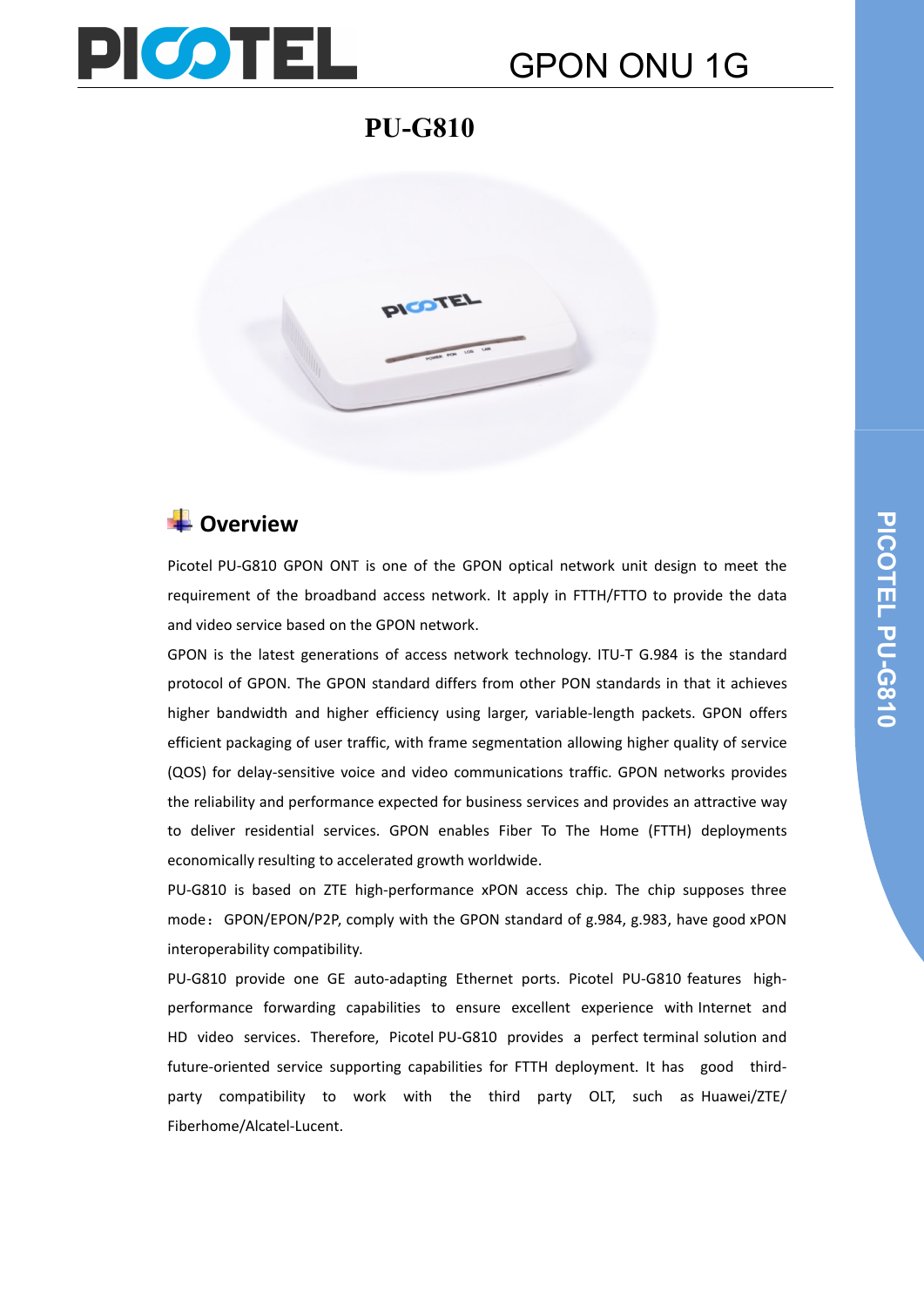

## Features

- Fully compatible with ITU-T G.984.1/2/3/4
- Support downlink rate 2.448Gbit/s, uplink rate is 1.244Gbit/s
- Support 32 TCONT, 256 GEMPORT
- Support bidirectional FEC, supports the RS (255, 239) FEC decoding
- Support AES128 encryption and decryption functions with G.984 standard
- **National Support DBA bandwidth allocation**
- Support three layer routing functions
- Support PLOAM, embedded OMCI management with G.984 standard
- Support Dving-Gas detection and reporting
- Support rogue ONU detection
- Support GPON energy saving of G987.3 protocol
- Support Tag/Untag Ethernet frame of 802.1 and Q 802.3 standard, support QinQ
- Support CTC3.0, TR069 requirements of flexible tag processing

**Product interface and LED definitions**

- Support for flexible flow classification, maximum 520 flow classification rules
- Support link error monitoring and loop monitoring
- Support a variety of multicast forwarding mode, support multicast replication
- Auto-negotiation and manual settings of Ethernet supporting rate, duplex mode
- UNI interface supports STP/RSTP protocol
- **Provide QoS guarantees for different priority business through SLA restraining, Policing,** queue management scheduling / congestion avoidance, discarding management mode
- Support flow control based on entrance , choose Pause frame reaction pressure to Packet loss for the business beyond
- Support HQoS function